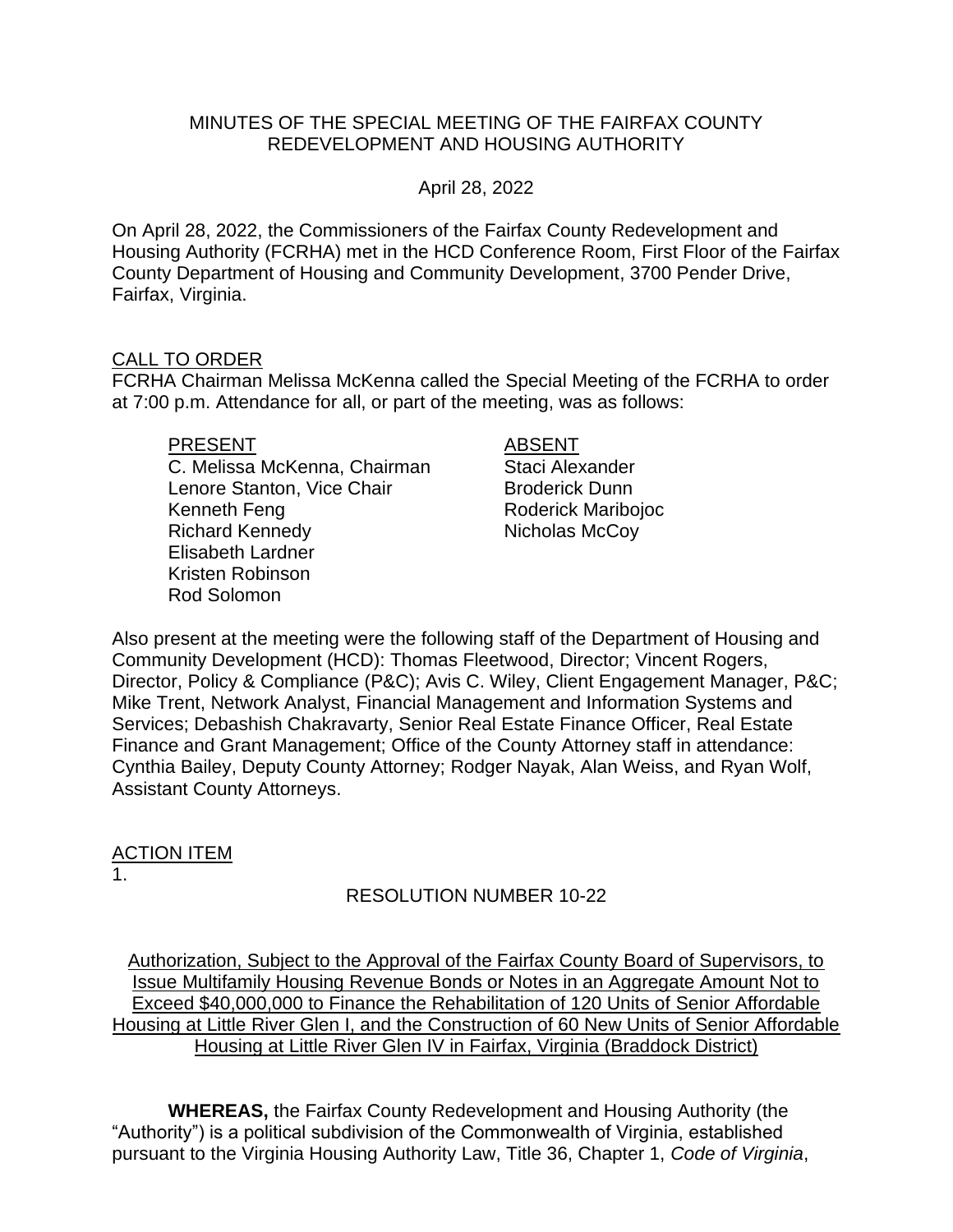1950, as amended (the "Act"), and is authorized thereby to issue its bonds, notes and other obligations from time to time to fulfill its public purposes within the meaning of the Act; and

**WHEREAS,** pursuant to and in accordance with the Act, the Authority desires to issue and sell its Multifamily Housing Revenue Bonds or Notes (Little River Glen Project) in one or more series or subseries pursuant to a plan of finance in the aggregate principal amount not to exceed \$40,000,000 (the "Bonds") on a tax-exempt basis; and

**WHEREAS,** the proceeds of the Bonds will be used to make a loan to Little River Glen Apartments Limited Partnership (the "Borrower") specified below to provide financing for the rehabilitation of the 120-unit Little River Glen I and construction of 60 new units of affordable senior housing at Little River Glen IV, located in Fairfax County, on Barker Court, Fairfax, Virginia; and

**WHEREAS,** the Little River Glen Project will be owned by the Borrower; and

**WHEREAS,** the Bonds are and will be limited obligations of the Authority, payable from the revenues pledged therefor pursuant to the Bond documents; and as required by the Act, the Bonds shall not be a debt of Fairfax County, Virginia, the Commonwealth of Virginia or any political subdivision thereof (other than the Authority) and neither Fairfax County, Virginia, nor the Commonwealth of Virginia or any political subdivision thereof (other than the Authority) will be liable thereon, nor in any event shall the Bonds be payable out of any funds other than those received by the Authority pledged therefor pursuant to the Bond documents, and the Bonds shall not constitute an indebtedness by the Authority within the meaning of any constitutional or statutory debt limitation or restriction; and

**WHEREAS,** Thomas E. Fleetwood as Assistant Secretary on behalf of the Authority executed a Declaration of Intent evidencing the Authority's intent to issue and sell the Bonds in an aggregate principal amount not to exceed \$40,000,000; and

**WHEREAS,** pursuant to Section 147 of the Internal Revenue Code, the Authority is required to hold a public hearing ("Tax Equity and Fiscal Responsibility Advertisement (TEFRA) Hearing") in connection with the contemplated issuance of the Bonds on a tax-exempt basis; and

**WHEREAS,** the Authority held the TEFRA Hearing on March 31, 2022; and

**WHEREAS,** for the purposes of compliance with Section 147(f) of the Internal Revenue Code of 1986, as amended, the proposed bond issue must be approved by the Fairfax County Board of Supervisors.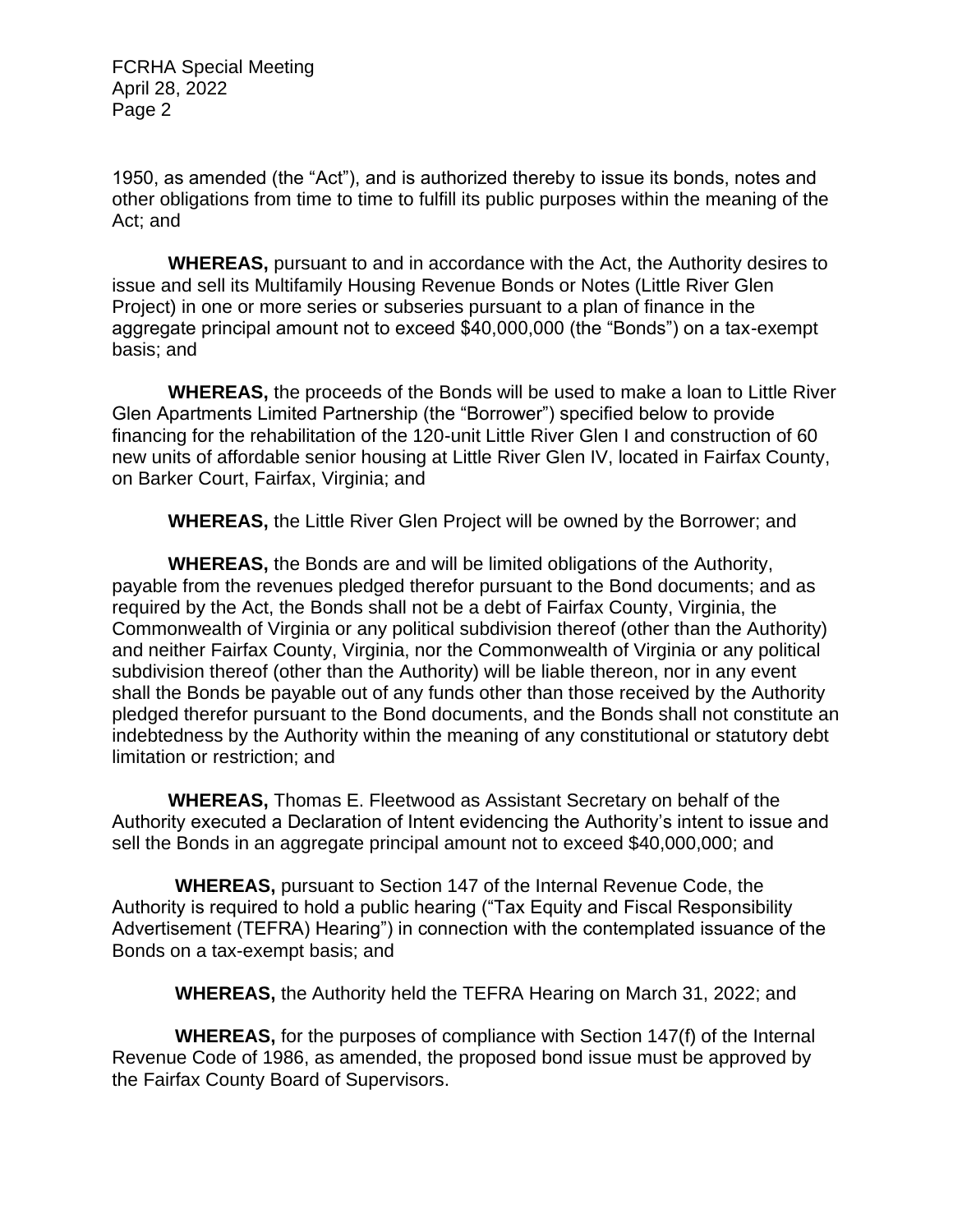**NOW, THEREFORE, BE IT RESOLVED,** that the Authority authorizes all necessary actions be taken in order for the Authority to request the Fairfax County Board of Supervisors to approve the proposed bond issue as described in the Action Item presented to the Authority at its meeting on April 28, 2022, and submit an application to the Virginia Department of Housing and Community Development for Private Activity Volume Cap for the Little River Glen Project.

Commissioner Solomon moved to adopt Resolution Number 10-22, which Vice Chair Stanton seconded. The motion passed unanimously.

# RESOLUTION NUMBER 11-22

## Authorization to Provide Seller Takeback Financing \$19,000,000 as Part of the Overall Financing Plan for the Little River Glen Project (Braddock District)

**WHEREAS**, the Fairfax County Redevelopment and Housing Authority (FCRHA, the "Seller") of the Project, is authorized to provide \$19,000,000 in purchase financing to LRG Apartments Limited Partnership, a Virginia limited partnership (the "Purchaser"), in connection with the Purchaser's payment of the purchase price for the acquisition of the Project; and

**WHEREAS**, the loan from the Seller will be evidenced by a note (Seller Takeback Note), executed by the Purchaser for the benefit of the Seller, and will be secured by a deed of trust to be recorded against the Project, as it is expected that the investor limited partner shall require that the note be secured; and

**WHEREAS**, subject to the approval of the investor limited partner, the terms of the Seller Note will be as follows: the interest rate shall be at the Applicable Federal Rate (AFR), interest shall be compounded, and the term of the Note, at a minimum, will run co-terminus with the new first mortgage debt to be secured by the Project;

**NOW, THEREFORE, BE IT RESOLVED** that the FCRHA, subject to the approval of the Fairfax County Board of Supervisors, authorizes financing of \$19,000,000 in the form of a Seller Takeback Note to the Little River Glen Project as described in the item presented to the FCRHA at its meeting on April 28, 2022.

Commissioner Kennedy moved to adopt Resolution Number 11-22, which Commissioner Lardner seconded. The motion passed unanimously.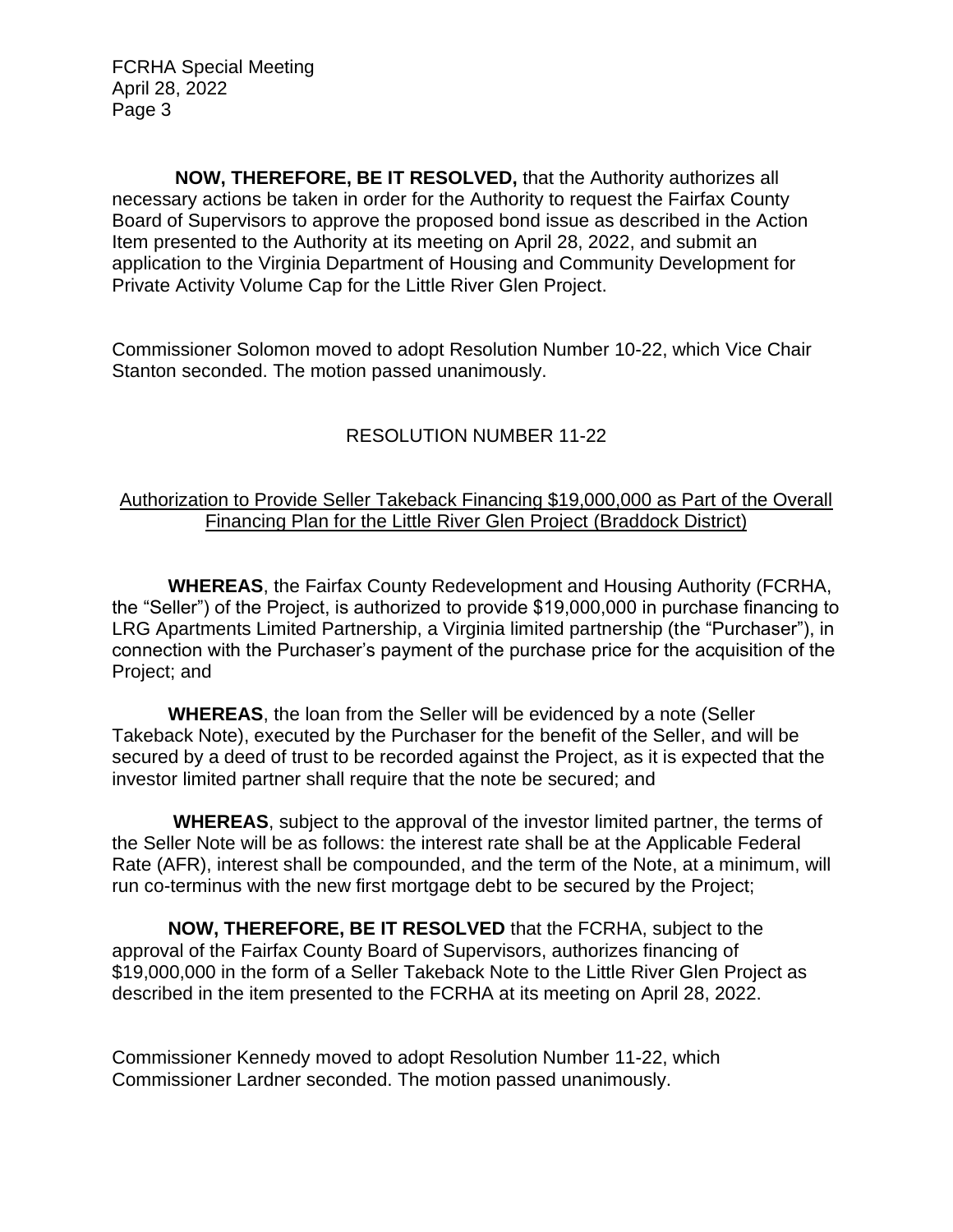## RESOLUTION NUMBER 12-22

## Authorization to Loan \$1,500,000 from the Fairfax County Redevelopment and Housing Authority (FCRHA) General Operating Fund as Part of the Overall Financing Plan for the Little River Glen Project (Braddock District)

**WHEREAS**, the FCRHA proposes to finance the rehabilitation of 120 units of senior affordable housing at Little River Glen I, and the construction of 60 new units of senior affordable housing at Little River Glen IV, according to the financing plan presented to the FCRHA at its meeting on April 28, 2022; and

**WHEREAS**, one source of funds for the development of Little River Glen is proposed to be \$1,500,000 from the FCRHA General Operating Fund, after receiving approval from the FCRHA to allocate \$1,500,000 of Operating Funds as a loan to the Little River Glen Project (FCRHA Operating Fund Loan);

**NOW, THEREFORE, BE IT RESOLVED** that the FCRHA, authorizes the allocation of \$1,500,000 as a FCRHA Operating Fund Loan to the Little River Glen **Project** as described in the item presented to the FCRHA at its meeting on April 28, 2022.

Vice Chair Stanton moved to adopt Resolution Number 12-22, which Commissioner Robinson seconded. The motion passed unanimously.

# RESOLUTION NUMBER 13-22

## Authorization to Loan \$7,000,000 as a Moving to Work Loan from Fairfax County Redevelopment and Housing Authority (FCRHA) Moving to Work (MTW) Program Reserve Funds as Part of the Overall Financing Plan for the Little River Glen Project (Braddock District)

**WHEREAS**, the Fairfax County Redevelopment and Housing Authority (FCRHA) proposes to finance the rehabilitation of 120 units of senior affordable housing at Little River Glen I, and the construction of 60 new units of senior affordable housing at Little River Glen IV, according to the financing plan presented to the FCRHA at its meeting on April 28, 2022; and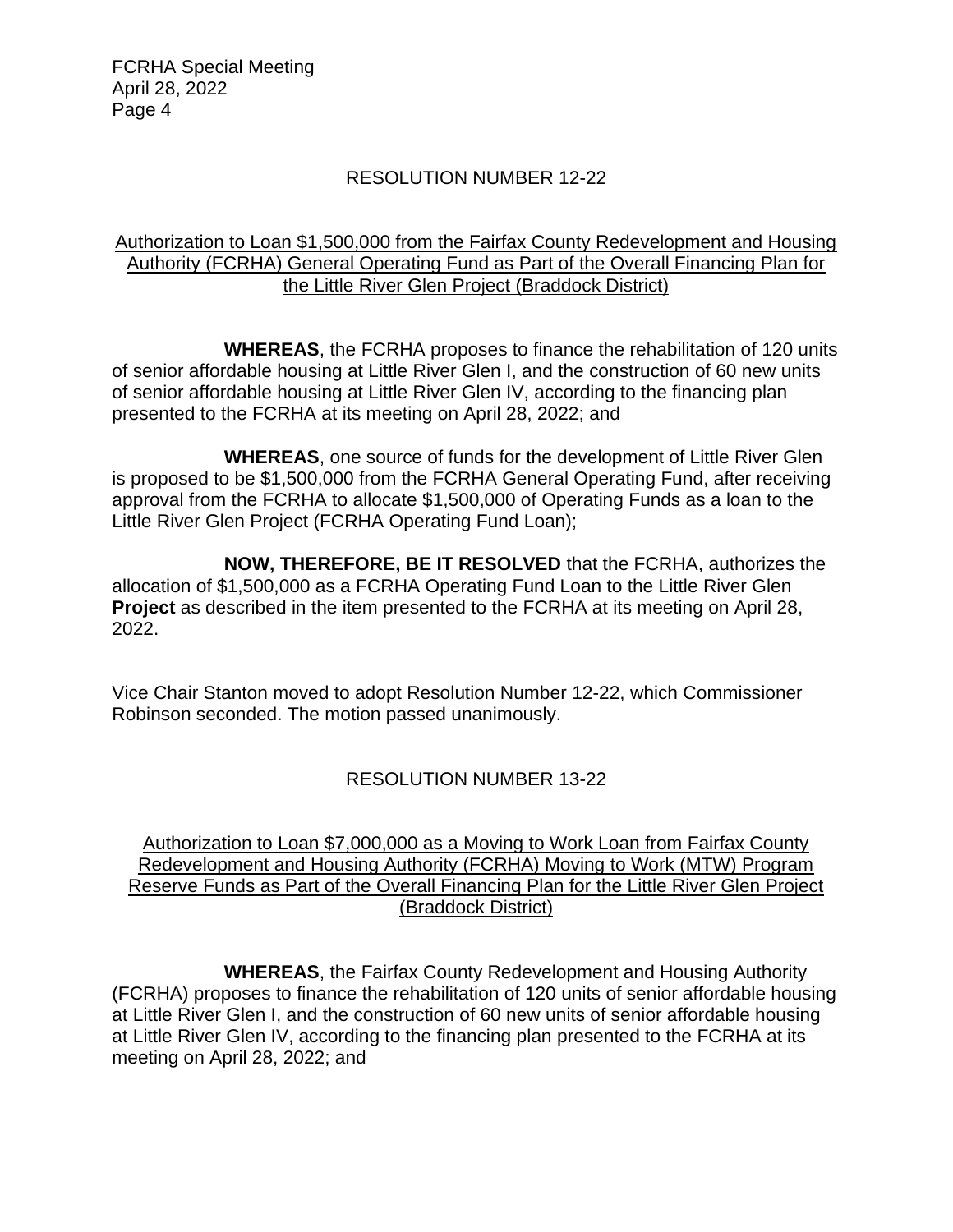**WHEREAS**, one source of funds for the development of Little River Glen is proposed to be \$7,000,000 from Moving to Work (MTW) Program Reserve Funds, as a loan to the Little River Glen Project (MTW Loan);

**NOW, THEREFORE, BE IT RESOLVED** that the FCRHA authorizes the allocation of \$7,000,000 as an MTW Loan to the Little River Glen Project as described in the item presented to the FCRHA at its meeting on April 28, 2022.

Commissioner Kennedy moved to adopt Resolution Number 13-22, which Commissioner Feng seconded. The motion passed unanimously.

# RESOLUTION NUMBER 14-22

## Authorization to Loan \$7,000,000 as a Moving to Work Loan from Fairfax County Redevelopment and Housing Authority (FCRHA) Moving to Work (MTW) Program Reserve Funds as Part of the Overall Financing Plan for the Little River Glen Project (Braddock District)

**WHEREAS**, the Fairfax County Redevelopment and Housing Authority (FCRHA) proposes to finance the rehabilitation of 120 units of senior affordable housing at Little River Glen I, and the construction of 60 new units of senior affordable housing at Little River Glen IV, according to the financing plan presented to the FCRHA at its meeting on April 28, 2022; and

**WHEREAS**, one source of funds for the development of Little River Glen is proposed to be \$7,000,000 from Moving to Work (MTW) Program Reserve Funds, as a loan to the Little River Glen Project (MTW Loan);

**NOW, THEREFORE, BE IT RESOLVED** that the FCRHA authorizes the allocation of \$7,000,000 as an MTW Loan to the Little River Glen Project as described in the item presented to the FCRHA at its meeting on April 28, 2022.

Commissioner Robinson moved to adopt Resolution Number 14-22, which Commissioner Kennedy seconded. The motion passed unanimously.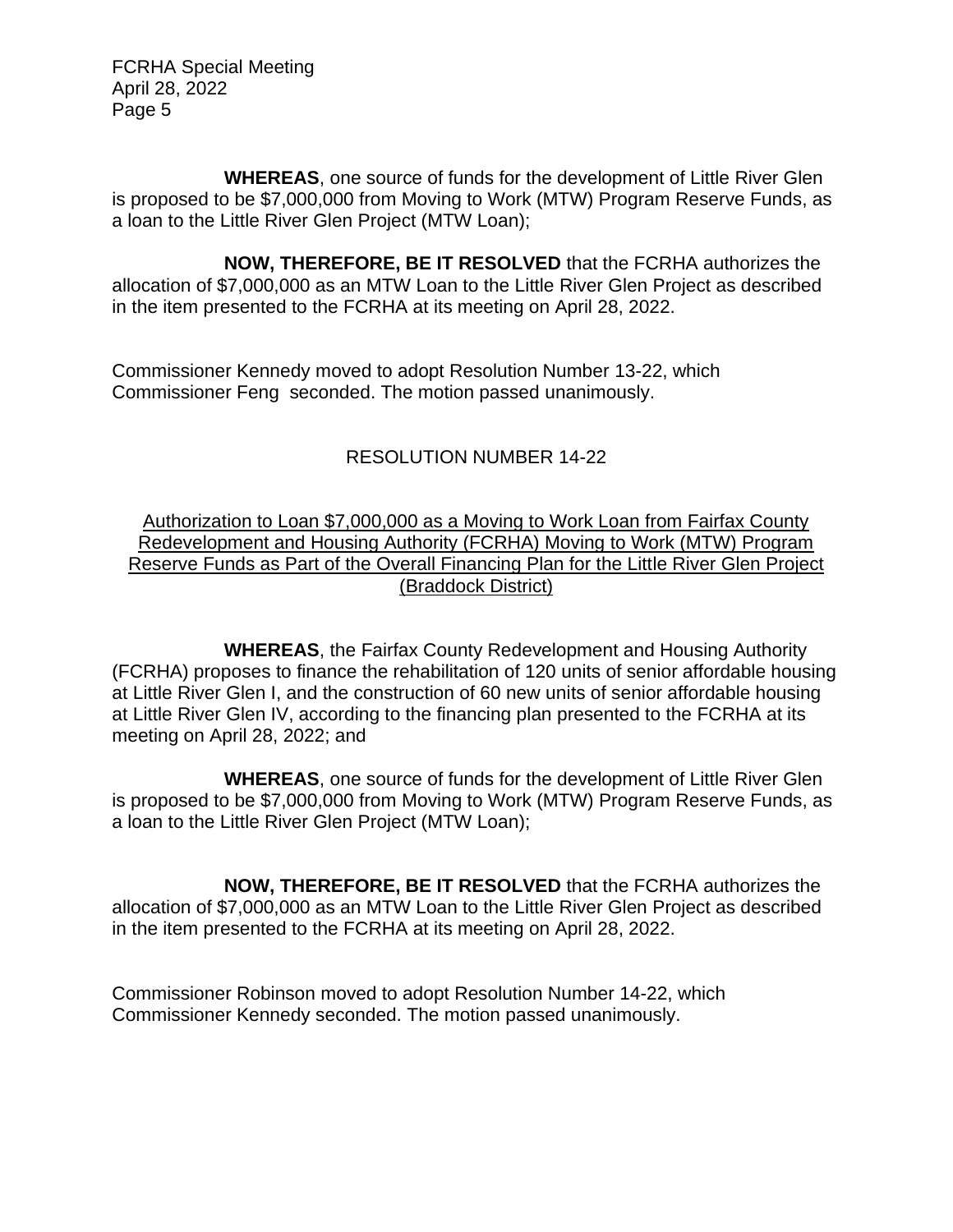ACTION ITEM 2.

#### RESOLUTION NUMBER 15-22

## Authorization, Subject to the Approval of the Fairfax County Board of Supervisors, to Issue Multifamily Housing Revenue Bonds or Notes in an Aggregate Amount Not to Exceed \$270,000 to Provide Supplemental Financing for the 47-Unit Four Percent Low-Income Housing Tax Credits Portion of the 279-Unit Residences at North Hill (Mount Vernon District)

**WHEREAS,** the Fairfax County Redevelopment and Housing Authority (the "Authority") is a political subdivision of the Commonwealth of Virginia, established pursuant to the Virginia Housing Authority Law, Title 36, Chapter 1, *Code of Virginia*, 1950, as amended (the "Act"), and is authorized thereby to issue its bonds, notes and other obligations from time to time to fulfill its public purposes within the meaning of the Act; and

**WHEREAS,** pursuant to and in accordance with the Act, in order to provide supplemental financing for the multifamily project described below, the Authority has been requested to issue and sell its multifamily housing revenue bonds, notes or similar obligations in one or more series or subseries pursuant to a common plan of finance in the aggregate principal amount not to exceed \$270,000 (the "Bonds") on a tax-exempt basis; and

**WHEREAS,** the proceeds of the Bonds would be used to make a loan to The Residences at North Hill Bond 47, LLC (the "Borrower") to provide supplemental financing for the acquisition, construction, and equipping of a 47-unit affordable multifamily housing project (the "North Hill Bond 47 Project"), which corresponds to a portion being also funded by four percent low-income housing tax credits (LIHTC) of the larger multifamily housing development to be known as Residences at North Hill, located in Fairfax County, on Nightingale Hill Lane, Alexandria, Virginia; and

**WHEREAS,** the North Hill Bond 47 Project is owned by the Borrower (subject to a ground lease from the Authority); and

**WHEREAS,** the Bonds would be limited obligations of the Authority, payable from the revenues pledged therefor pursuant to the Bond documents; and as required by the Act, the Bonds shall not be a debt of Fairfax County, Virginia, the Commonwealth of Virginia or any political subdivision thereof (other than the Authority) and neither Fairfax County, Virginia, nor the Commonwealth of Virginia or any political subdivision thereof (other than the Authority) will be liable thereon, nor in any event shall the Bonds be payable out of any funds other than those received by the Authority pledged therefor pursuant to the Bond documents, and the Bonds shall not constitute an indebtedness by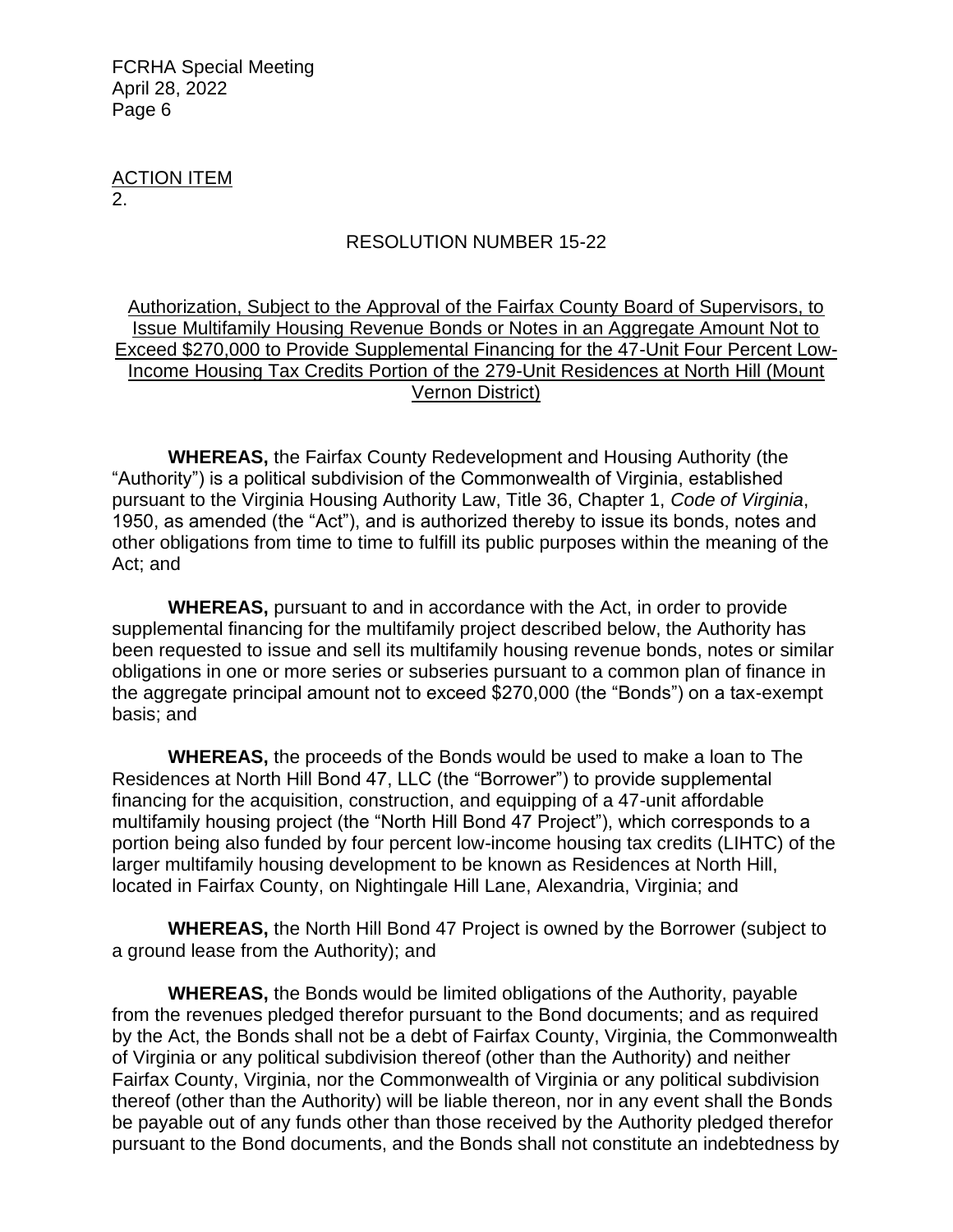the Authority within the meaning of any constitutional or statutory debt limitation or restriction; and

**WHEREAS,** Thomas Fleetwood as Assistant Secretary on behalf of the Authority executed a Declaration of Intent evidencing the Authority's intent to issue and sell the Bonds in an aggregate principal amount not to exceed \$270,000; and

**WHEREAS,** pursuant to Section 147 of the Internal Revenue Code, the Authority is required to hold a public hearing ("Tax Equity and Fiscal Responsibility Advertisement (TEFRA) Hearing") in connection with the contemplated issuance of the Bonds on a tax-exempt basis; and

**WHEREAS,** the Authority held the TEFRA Hearing on April 28, 2022; and

**WHEREAS,** for the purposes of compliance with Section 147(f) of the Internal Revenue Code of 1986, as amended, the proposed bond issue must also be approved by the Fairfax County Board of Supervisors.

**NOW, THEREFORE, BE IT RESOLVED,** that the Authority authorizes all necessary actions be taken in order for the Authority to request the Fairfax County Board of Supervisors to approve the proposed bond issue as described in the Action Item presented to the Authority at its meeting on April 28, 2022, and submit an application to the Virginia Department of Housing and Community Development for private activity volume cap for the North Hill Bond 47 Project.

Commissioner Lardner moved to adopt Resolution Number 15-22, which Commissioner Feng seconded. The motion passed unanimously.

# RESOLUTION NUMBER 16-22

Authorization, Subject to the Approval of the Fairfax County Board of Supervisors, to Issue Multifamily Housing Revenue Bonds or Notes in an Aggregate Amount Not to Exceed \$245,000 to Provide Supplemental Financing for the 94-Unit Four Percent Low-Income Housing Tax Credits Portion of the 279-Unit Residences at North Hill (Mount Vernon District)

**WHEREAS,** the Fairfax County Redevelopment and Housing Authority (the "Authority") is a political subdivision of the Commonwealth of Virginia, established pursuant to the Virginia Housing Authority Law, Title 36, Chapter 1, *Code of Virginia*, 1950, as amended (the "Act"), and is authorized thereby to issue its bonds, notes and other obligations from time to time to fulfill its public purposes within the meaning of the Act; and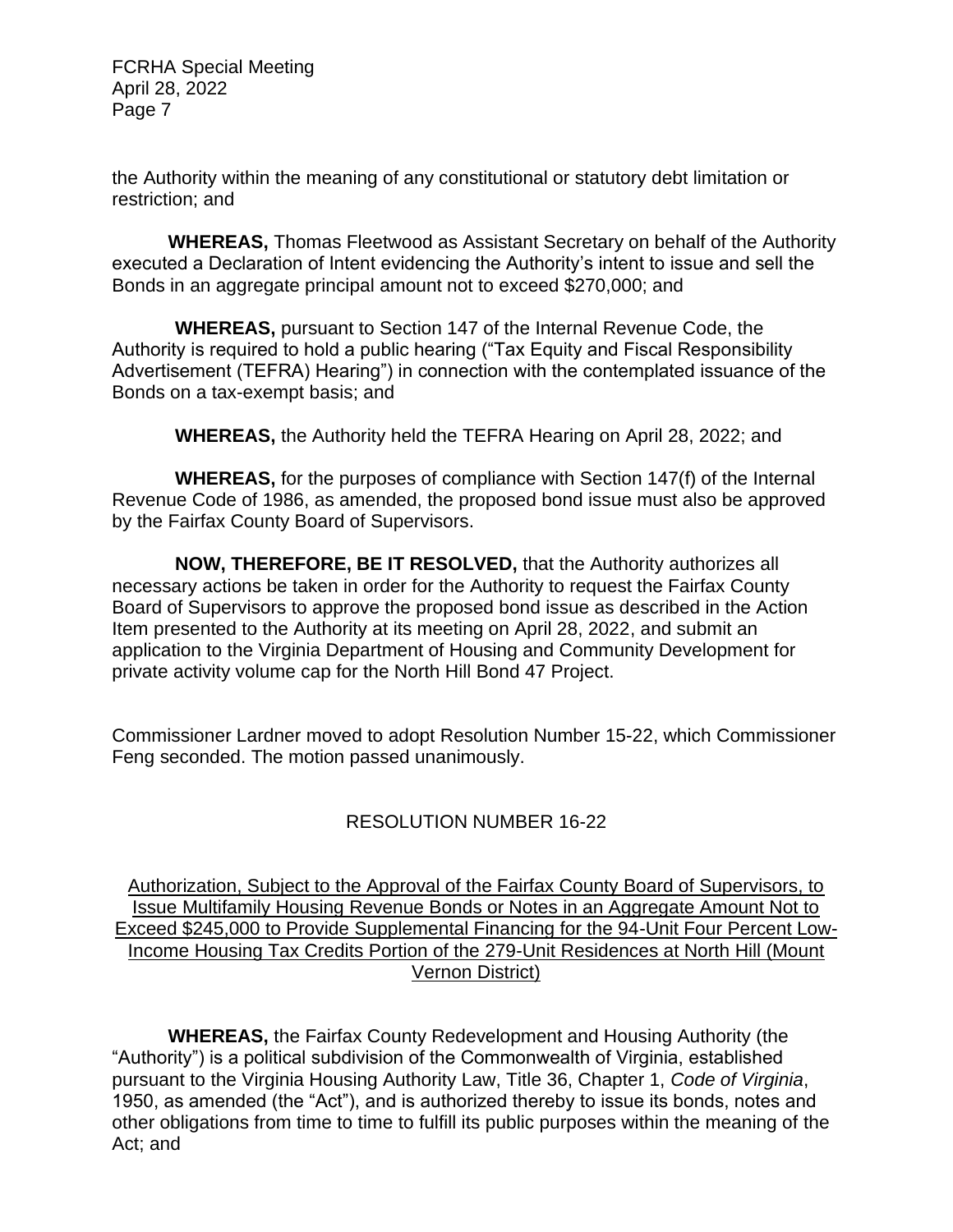**WHEREAS,** pursuant to and in accordance with the Act, in order to provide supplemental financing for the multifamily project described below, the Authority has been requested to issue and sell its multifamily housing revenue bonds, notes or similar obligations in one or more series or subseries pursuant to a common plan of finance in the aggregate principal amount not to exceed \$245,000 (the "Bonds") on a tax-exempt basis; and

**WHEREAS,** the proceeds of the Bonds would be used to make a loan to The Residences at North Hill Bond 94, LLC (the "Borrower") to provide supplemental financing for the acquisition, construction, and equipping of a 94-unit affordable multifamily housing project (the "North Hill Bond 94 Project"), which corresponds to a portion being also funded by four percent low-income housing tax credits (LIHTC) of the larger multifamily housing development to be known as The Residences at North Hill, located in Fairfax County, on Nightingale Hill Lane, Alexandria, Virginia; and

**WHEREAS,** the North Hill Bond 94 Project is owned by the Borrower (subject to a ground lease from the Authority); and

**WHEREAS,** the Bonds would be limited obligations of the Authority, payable from the revenues pledged therefor pursuant to the Bond documents; and as required by the Act, the Bonds shall not be a debt of Fairfax County, Virginia, the Commonwealth of Virginia or any political subdivision thereof (other than the Authority) and neither Fairfax County, Virginia, nor the Commonwealth of Virginia or any political subdivision thereof (other than the Authority) will be liable thereon, nor in any event shall the Bonds be payable out of any funds other than those received by the Authority pledged therefor pursuant to the Bond documents, and the Bonds shall not constitute an indebtedness by the Authority within the meaning of any constitutional or statutory debt limitation or restriction; and

**WHEREAS,** Thomas Fleetwood as Assistant Secretary on behalf of the Authority executed a Declaration of Intent evidencing the Authority's intent to issue and sell the Bonds in an aggregate principal amount not to exceed \$245,000; and

**WHEREAS,** pursuant to Section 147 of the Internal Revenue Code, the Authority is required to hold a public hearing ("Tax Equity and Fiscal Responsibility Advertisement (TEFRA) Hearing") in connection with the contemplated issuance of the Bonds on a tax-exempt basis; and

**WHEREAS,** the Authority held the TEFRA Hearing on April 28, 2022; and

**WHEREAS,** for the purposes of compliance with Section 147(f) of the Internal Revenue Code of 1986, as amended, the proposed bond issue must also be approved by the Fairfax County Board of Supervisors.

**NOW, THEREFORE, BE IT RESOLVED,** that the Authority authorizes all necessary actions be taken in order for the Authority to request the Fairfax County